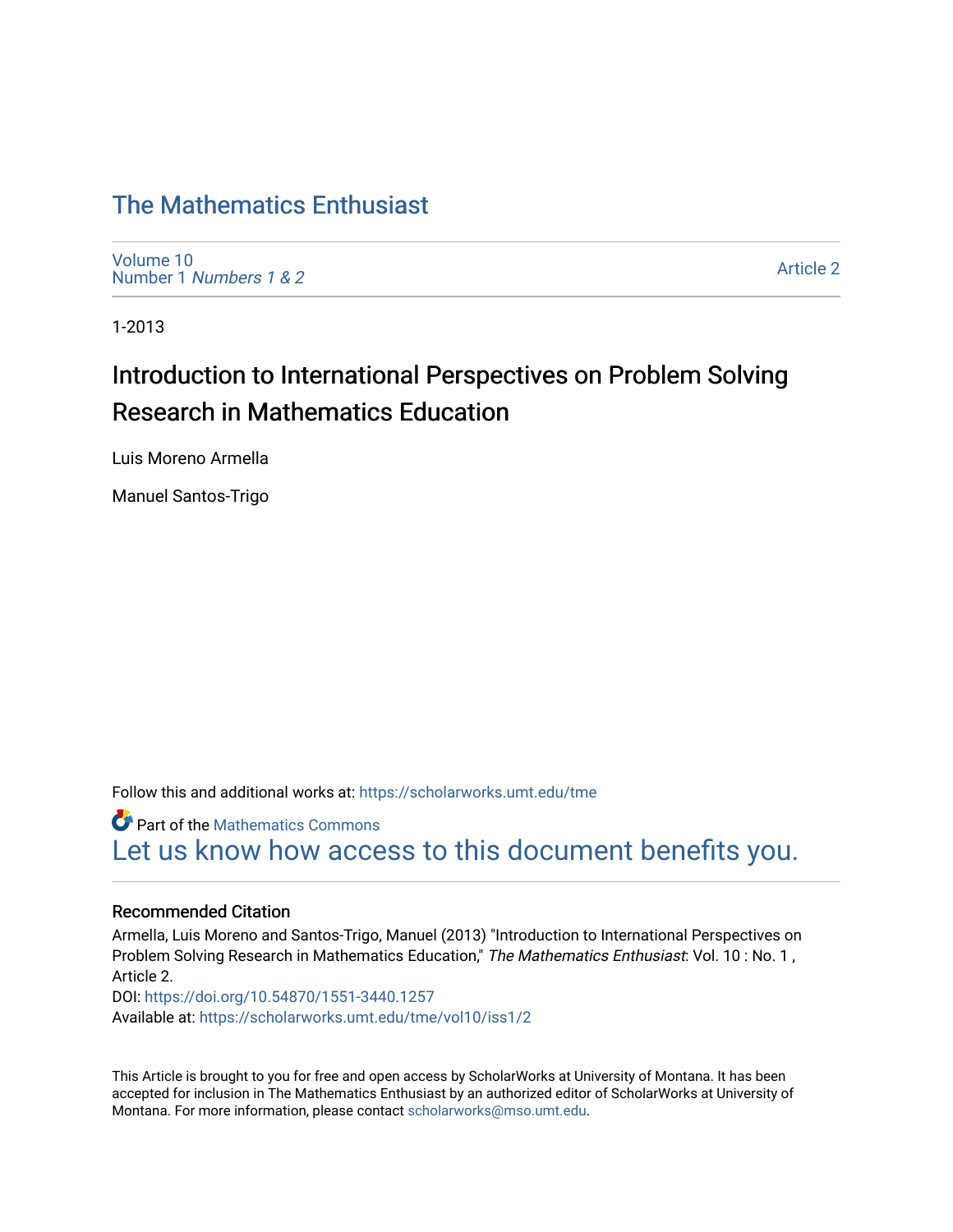## **Introduction to International Perspectives on Problem Solving Research in Mathematics Education**

*Luis Moreno Armella<sup>1</sup> & Manuel Santos-Trigo<sup>2</sup> (Mexico)*

Any field of research and innovation must be exposed to revisions, criticisms and to an intense scrutiny not only to discuss the state of the art but, hopefully, to identify prospective changes and new areas of study and exploration as well.

Problem Solving has been such an area, with a prominent place in mathematics education and whose contributions continuously appear in conference proceedings, handbooks, journals, books and, more recently, in digital endeavors. Problem Solving involves an approach that fosters reflection and delving into mathematical ideas to explain individuals' cognitive behaviors within social media. Here, we argue that ideas do not live by themselves isolated from the semantic networks that sustain the life of cognition: meaning. These networks constitute a key ingredient for developing understanding and structural perspective of concepts through problems. In the long term, (and maybe not that long) these networks provide integration of knowledge that learners need to construct and integrate in order to gain a wide perspective.

Problem Solving drives developments through research programs, curriculum design, teachers' mathematical education, and mathematical instruction at the level of the classroom. Taking this and more into due account, and in order to identify current trends in mathematical problem solving and to foster a further exchange of ideas within our

**The Mathematics Enthusiast**, **ISSN 1551-3440, Vol. 10, nos.1&2**, pp. 3-8 2013©The Author(s) & Dept. of Mathematical Sciences-The University of Montana

<sup>1</sup> lmorenoarmella@gmail.com]

<sup>2</sup> msantos@cinvestav.mx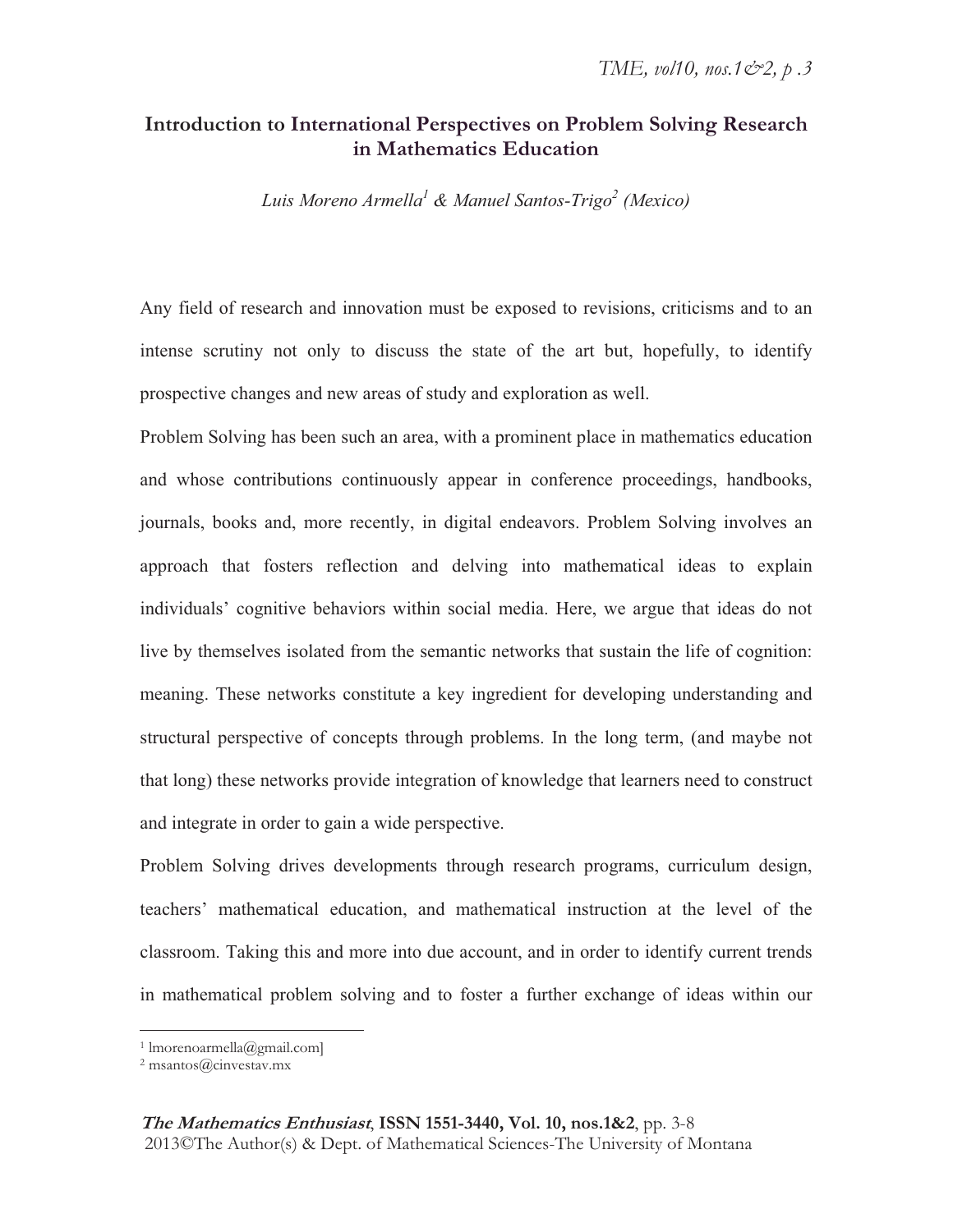community, we discussed the present project with Bharath Sriraman, the editor of The Mathematics Enthusiast, who generously accepted to devote a special issue of the Journal to Mathematical Problem Solving. We invited colleagues, who have made significant contributions to this field, to contribute to the special issue. Previously, we had identified some lines of development to eventually frame their contributions. Of course this was not meant as a restriction to their freedom; rather to orient their possible directions. Some questions were posed and discussed to help us identify possible themes to consider in the volume. Thus, we tried to answer: *What are the current trends in problem solving research and what are the main results that influence teachers' practices and curricula design*? In addition, with the significant development of digital tools and environments, we are in need to understand to what extent the present research agenda is being or need to be transformed by their influence. This touches, for instance, deep epistemic issues concerning the nature of valid mathematical reasoning and results in mathematics in the classroom. We have to take into account that mediation tools are not neutral, neither from the cognitive nor from the epistemic viewpoint. That the knowledge students generate and/or appropriate, is intertwined with these tools. However, we cannot forget that a school culture always leaves significant marks on students' and teachers' values. Artigue (2005, p. 246) states that ''these [previous] values were established, through history, in environments poor in technology, and they have only slowly come to terms with the evolution of mathematical practice linked to techno- logical evolution.'' Thus, the school culture requires the gradual re-orientation of its practices to gain access to new habits of mind and to the new environments resulting from a serious presence of digital technologies.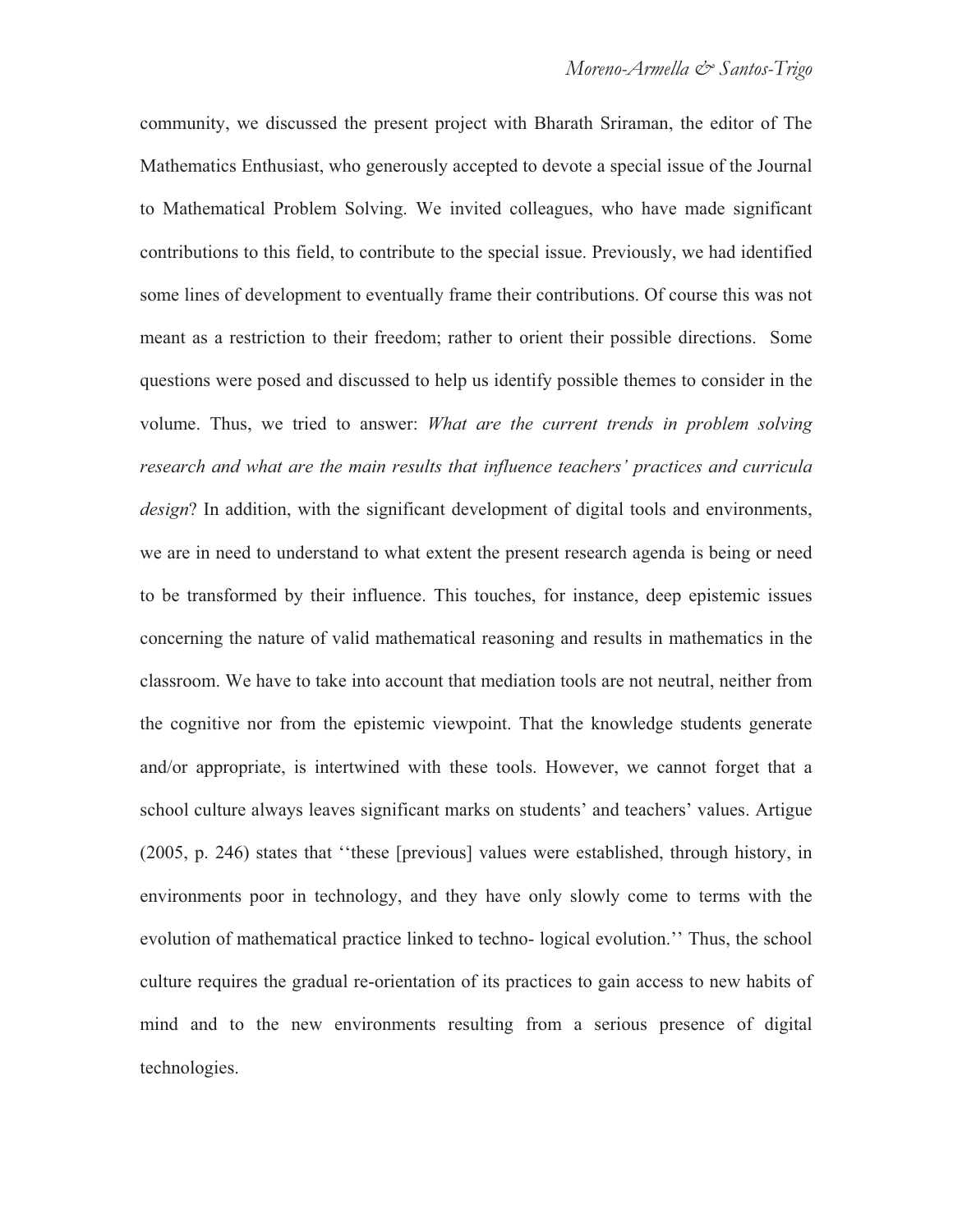We consider that how we understand the learning of mathematics through a problemsolving approach is deeply related, today, with the presence of the mediation tools that students will find and use in and outside the classroom.

We have shared with the invited authors a list of themes; we would like to mention some of them we consider particularly relevant.

**Mathematical Problem Solving Foundations**. Any domain of study needs to make explicit tenets and principles that support and justify its academic agenda. As we mentioned before, we are interested in documenting the extent to which theoretical and pragmatic frameworks are helpful to explain the problem solvers' development of new mathematical knowledge. Besides taking into account the role of meditational tools as the foundation of a research program, we need to consider as well the contrasts with a modeling approach to problem solving.

It is relevant to investigate how the presence of digital tools has transformed the agenda of problem solving approaches, which, in its early stages, has developed within a culture of paper and pencil mathematics. Of course, the lines of reasoning supported with and within, the new expressive media reflects what we have, before, termed the cognitive and epistemological consequences of the digital tools.

**Mathematical Problem Solving and International Students' Mathematical Assessment**. Currently, results from international assessments like PISA or TIMSS are used to compare or contrast students' mathematical competences among different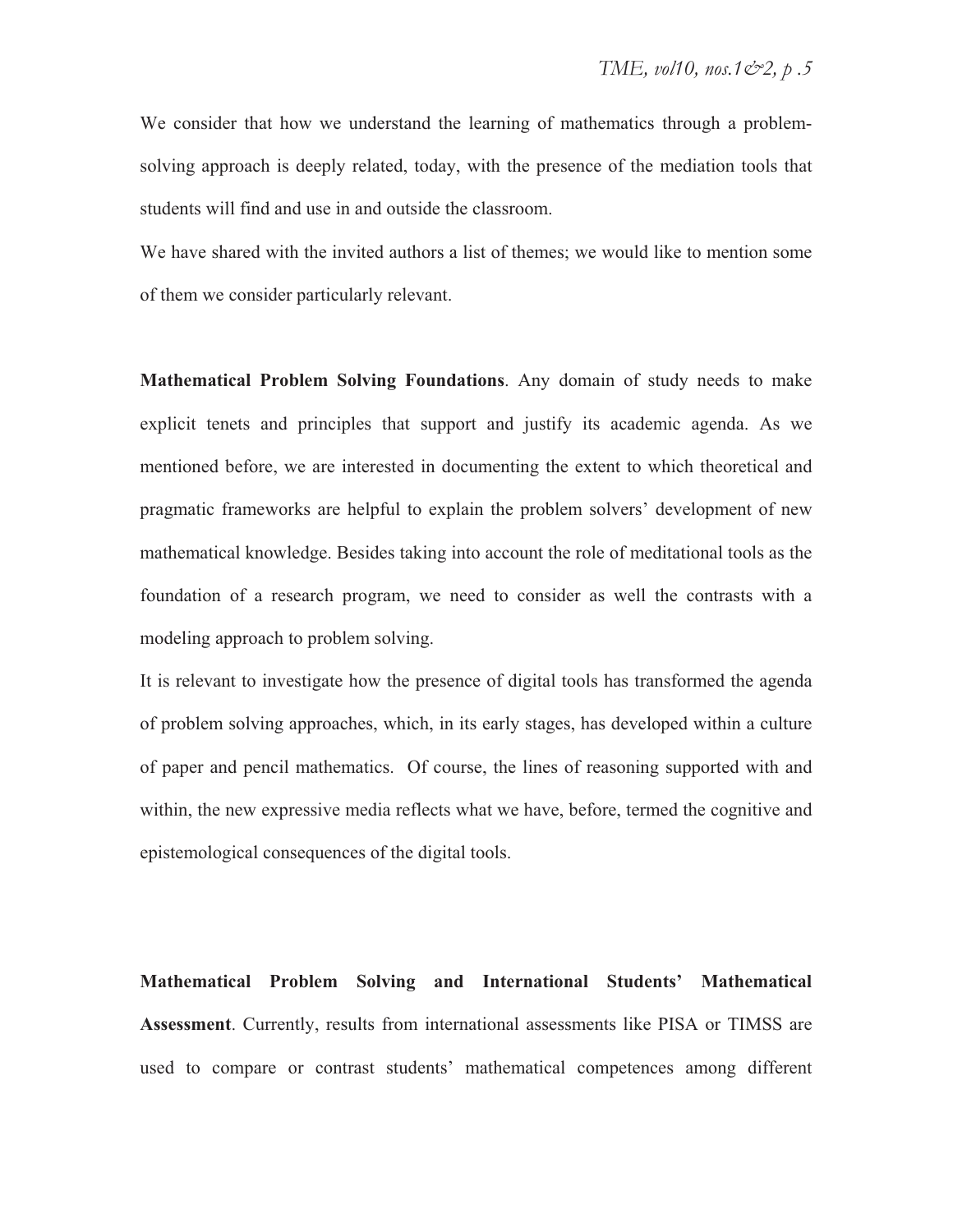countries. In general, the media use the results to talk about the success or failure of national educational systems in science, mathematics, and language. Thus, it becomes important to discuss issues regarding the role of problem solving activities in the students' development of competences associated with those types of assessments. Some questions to discuss in this section involve:

- a) How are PISA and TIMSS goals and ways to assess students' mathematical achievement related to mathematical problem solving? Is the PISA framework consistent with frameworks used in mathematical problem solving?
- b) What makes a good task or problem foster and evaluate the students' mathematical thinking? The role of routine and non-routine problems in problem solving approaches.
- c) How can a problem be used for teaching and evaluating the students' comprehension of mathematical concepts?
- d) To what extent should we expect students to pose and solve their own problems?
- e) To what extent international assessments like PISA or TIMSS actually evaluate problem-solving competences, including those that demand the use of computational technology?

**Mathematical Problem Solving and Curriculum Frameworks**. A distinguishing feature of some current curriculum proposals is that they are structured to enhance problem-solving activities through all school levels. However, there is a need to discuss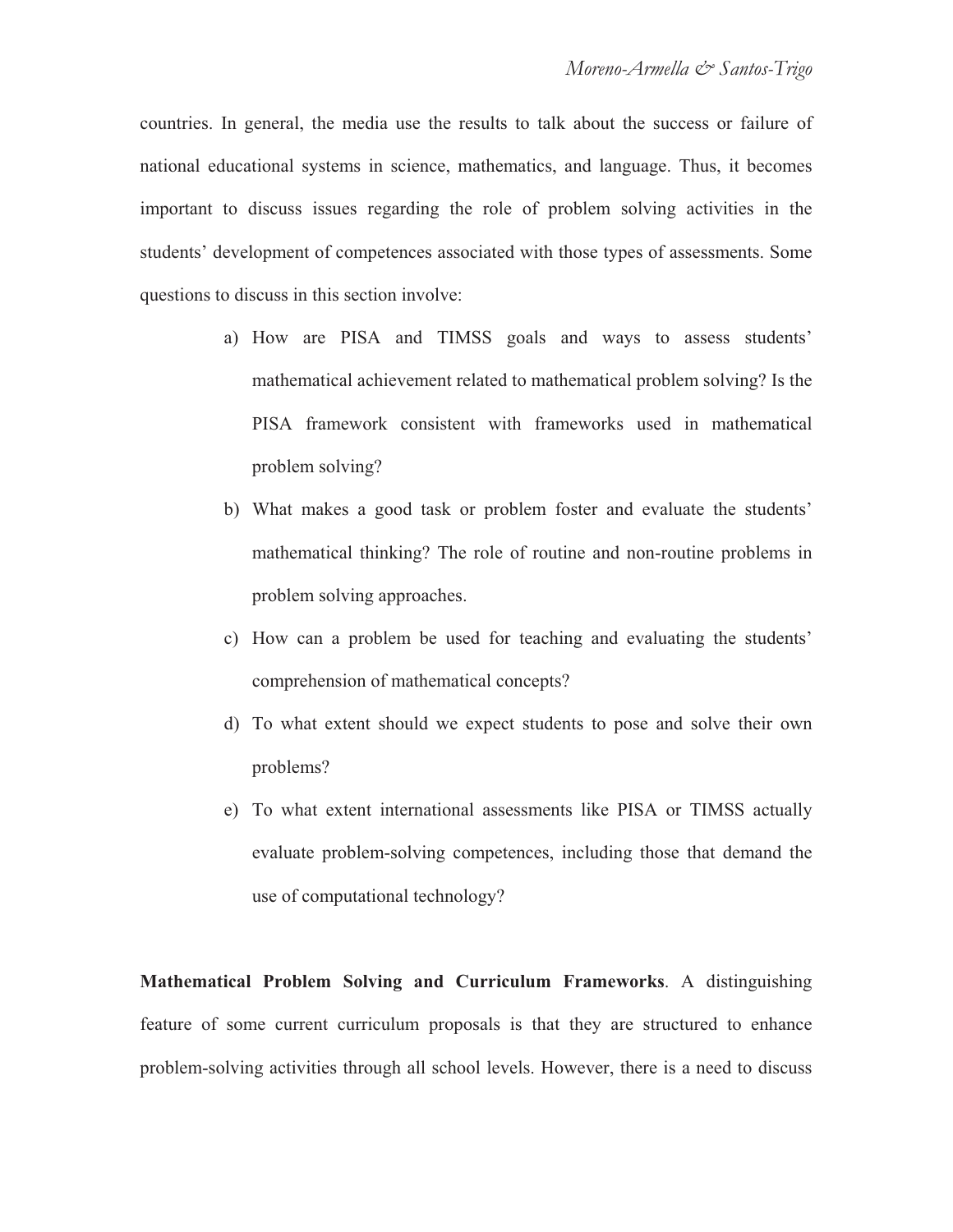what those proposals entail and should include in terms of contents and mathematical processes. Thus, relevant questions to discuss in this section involve the structure and organization of a curriculum centered in problem solving activities. Besides, we need to identify fundamental ideas and processes that are central to foster students´ appropriation of mathematical knowledge and the ways digital media can be incorporated within the eventual proposals. Needless to say, the assessments conundrum will be lurking turning the corner.

As a consequence, the presence of digital technologies in education calls us to address this fundamental issue that curricular structures eventually will be inhabited by these technologies. It has already happened in the past: the technology of writing and the technology of positional notation of numbers are two of the milestones in the history of semiotic representations with a living impact on education.

**Future developments of Mathematical Problem Solving**. It is widely recognized that students should develop abilities, mathematical resources, and ways of thinking that help them formulate and solve not only school problems but also situations that they encounter outside the institutional settings. In this context, it becomes important for students to examine and explore phenomena in which they have the opportunity to examine information embedded in a variety of contexts in order to formulate, explore, and formulate meaningful mathematical questions. Thus, we will be in need to research the extent to which students can transfer problem-solving experiences learnt within the school context to new situations. This will of course, demands from the students the